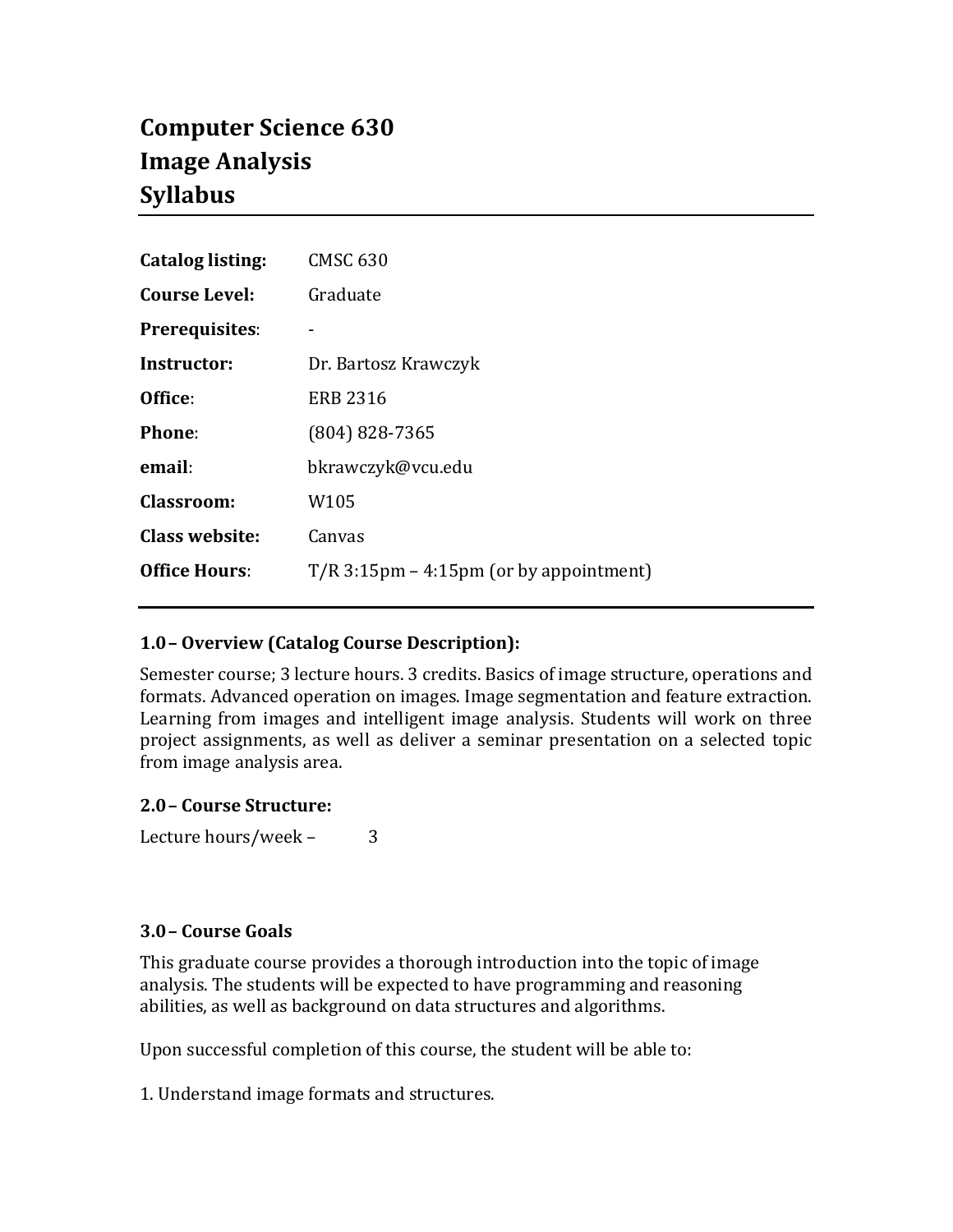2. Understand basic and advanced operation on images that may lead to an automatic improvement of image quality.

3. Understand the role if image segmentation and region-of-interest localization.

4. Understand feature extraction and embedding into vector and tensor representations.

5. Understand machine learning algorithms for intelligent image analysis, target detection and image understanding.

# **4.0– ABET Criteria Addressed:**

- 1. Analyze a complex computing problem and to apply principles of computing and other relevant disciplines to identify solutions.
- 2. Design, implement, and evaluate a computing-based solution to meet a given set of computing requirements in the context of the program's discipline.
- 3. Communicate effectively in a variety of professional contexts.

# **5.0– Major Topics Covered:**

- Basics of image processing
- Advanced operations on images
- Image segmentation
- Feature extraction
- Machine learning for image analysis

# **6.0– Textbook:**

None required.

Suggested:

Maria Petrou & Costas Petrou: Image Processing: The Fundamentals. Wiley; 2 edition (May 17, 2010). ISBN-10: 047074586X. ISBN-13: 978-0470745861

# **7.0– Class Schedule:**

T/R in W105 2:00-3:15 pm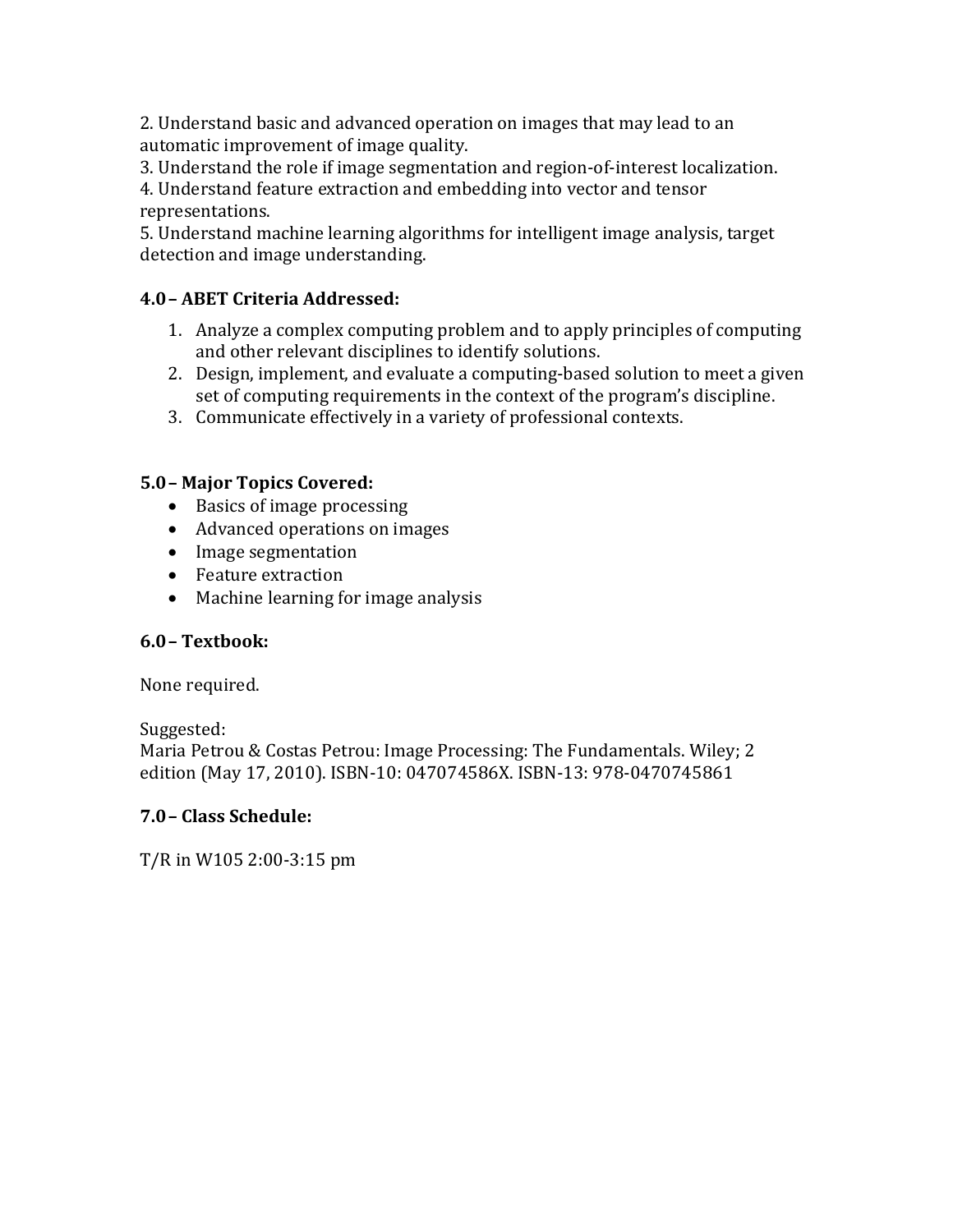#### **8.0– Evaluation:**

Grading system:

| 90pts or more       |   |
|---------------------|---|
| 75 pts up to 89 pts | B |
| 60 pts up to 74 pts | C |
| 50 pts up to 59 pts | Ð |
| Opts up to 49pts    | F |

Percentage graded item:

Project 30pts

Midterm I 25pts

Midterm II 25pts

Seminar 20pts

General rules and instructions:

- Completing project, seminar, midterm I and midterm II for at least D is mandatory to pass this course
- Project deadlines cannot be exceeded. I do not accept late work.
- Attendance is strongly encouraged.
- Extra credit (>100pts) possible: up to 10pts extra for projects beyond the scope.
- Students are more than welcome to ask questions during class, as long as it does not obstruct the lecture content presentation
- All slides will be posted on Canvas before the class
- Lecture recording will be posted on Canvas after the class
- Cheating during quizzes and exams, as well as plagiarism will be strongly prosecuted according to VCU Honors rules.
- Lecture slides are an aid to students, not a complete source of information required for this course
- Only e-mails written in a professional manner will be answered proper salutation, e-mail topic description, and signature requested

#### **9.0Technical requirements:**

For this class, you are required to have a personal computer (stationary or laptop) capable of running your selected programming environment, internet access, web camera with speaker and microphone.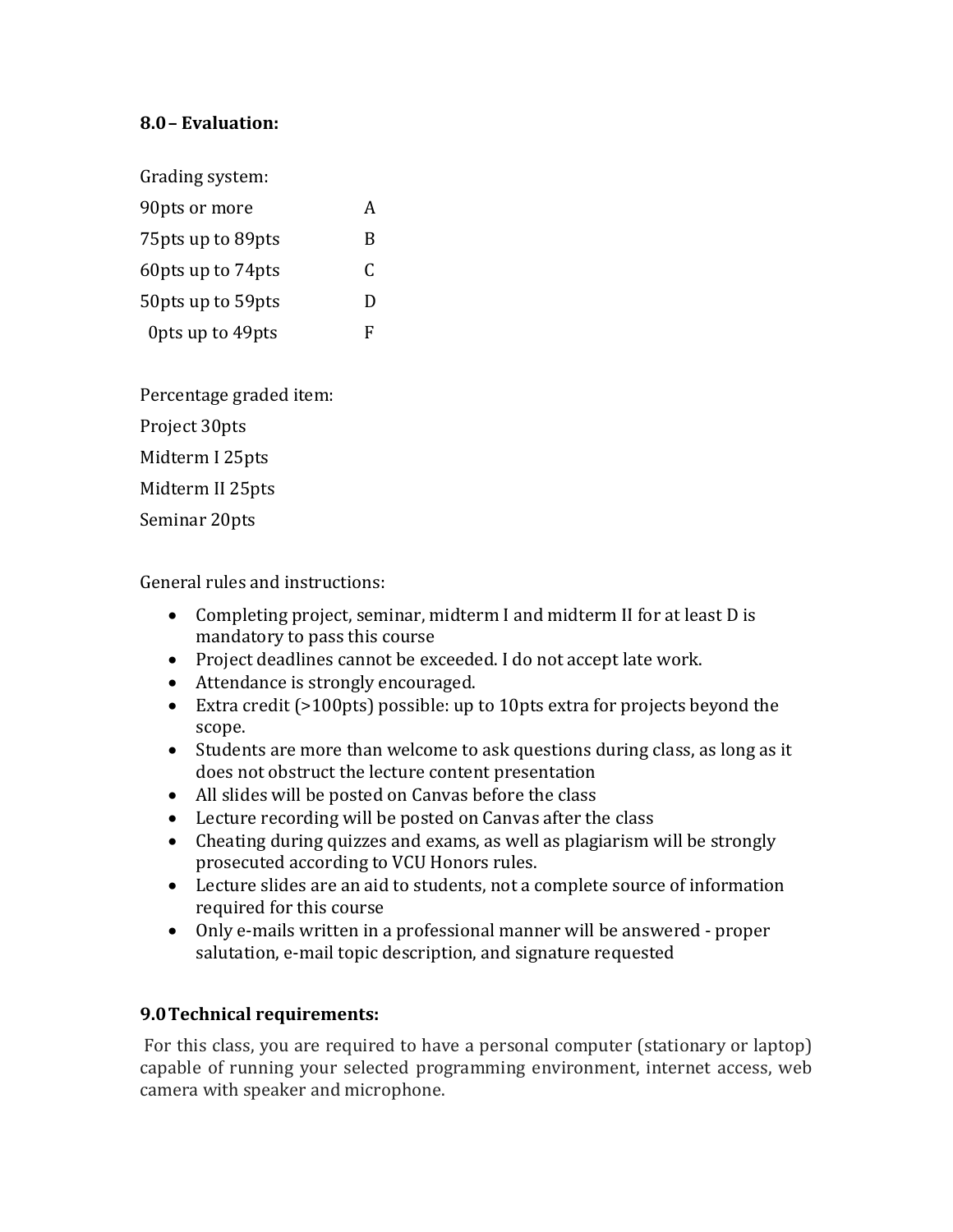# **Technology Support**

## **Engineering & VCU Resources:**

- **Personal Computer Requirement**: For our current system requirements and recommendations, see: <https://egr.vcu.edu/admissions/accepted/computer-recommendations/>
- **Remote Access to Public Lab computers**: To provide remote access, we use the Citrix App2Go environment to provide full and exclusive control over "the next available" computer in the lab. See this link for more details: <https://wiki.vcu.edu/x/Oa0tBg>
- **VCU provides a lot of software available for students to download to their personal computers.** For a list of software and the specifics for each, see[: https://ts.vcu.edu/software-center/.](https://ts.vcu.edu/software-center/) In particular, [Microsoft Office](https://go.vcu.edu/microsoft) is available free to students.
- **VCU is transitioning to Canvas.** See the Canvas Student Guide at this link: <https://community.canvaslms.com/t5/Student-Guide/tkb-p/student>
- **For IT help in the College of Engineering**, see our Wikipedia for "student" help at:<https://wiki.vcu.edu/display/EGRITHELP>
- **VCU's Technology Services (TS) provides support for "central IT" services**. If you have a technical issue with any of the following services, please submit a ticket with VCU Technology Services at <https://itsupport.vcu.edu/> or call (804) 828-2227. VCU TS maintains and supports these services and will be able to provide assistance to you.
	- o VCU Cisco VPN
	- o 2Factor or Dual Authentication (DUO)
	- o Canvas
	- o Gmail or other Google Apps
	- o Zoom videoconferencing
	- o VCU App2Go (Application server)
	- o Resetting VCU password
- **For IT issues related to College of Engineering teaching and research, email [egrfixit@vcu.edu](mailto:egrfixit@vcu.edu)**
- **For loaner Chromebooks for emergency purposes:** See this link for more details:<https://vcutsmpc.getconnect2.com/>

# **Campus emergency information**

What to know and do to be prepared for emergencies at VCU:

- Sign up to receive [VCU text messaging alerts.](http://alert.vcu.edu/signup/index.php) Keep your information upto-date. Within the classroom, the professor will keep his or her phone on to receive any emergency transmissions.
- Know the safe evacuation route from each of your classrooms. Emergency evacuation routes are posted in on-campus classrooms.
- Listen for and follow instructions from VCU or other designated authorities. Within the classroom, follow your professor's instructions.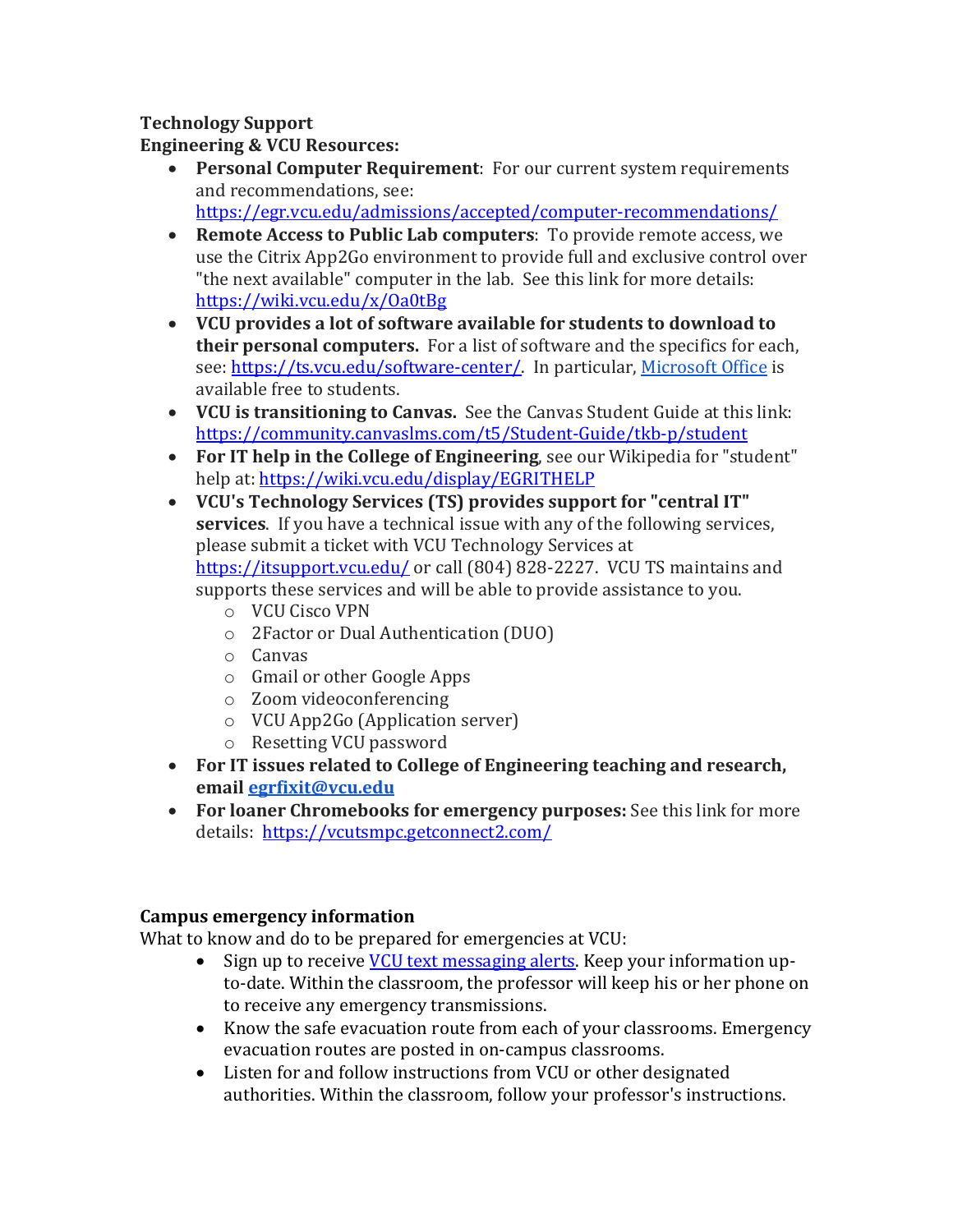- Know where to go for [additional emergency information.](http://www.vcu.edu/alert)
- Know the emergency phone number for the VCU Police (828-1234).
- Report suspicious activities and objects.
- Keep your permanent address and emergency contact information current in eServices.

## **Class registration required for attendance**

Students may attend only those classes for which they have registered. Faculty may not add students to class rosters or Canvas. Therefore, if students are attending a class for which they have not registered, they must stop attending.

#### **Honor System: upholding academic integrity**

The VCU Honor System policy describes the responsibilities of students, faculty and administration in upholding academic integrity, while at the same time respecting the rights of individuals to the due process offered by administrative hearings and appeals. According to this policy, "Members of the academic community are required to conduct themselves in accordance with the highest standards of academic honesty, ethics and integrity at all times." In addition, "To support a commitment to the Honor System, all members of the VCU community are required to:

- Adhere to the Honor System policy and its procedures;
- Report any suspicion or knowledge of possible violations of the Honor System;
- Answer truthfully when called upon to do so regarding Honor System matters;
- Maintain appropriate confidentiality regarding related to Honor System matters."

More information can be found at in the **VCU policy library**.

# **Important dates**

You can view important dates for the semester in the **academic calendar**.

# **Managing stress**

Students may experience situations or challenges that can interfere with learning and interpersonal functioning including stress, anxiety, depression, alcohol and/or other drug use, concern for a friend or family member, loss, sleep difficulties, feeling hopeless or relationship problems. There are numerous campus resources available to students including University Counseling Services (804-828-6200 MPC Campus, 804-828-3964 MCV Campus), University Student Health Services (MPC 804 828- 8828, MCV Campus 804 828-9220) and the Wellness Resource Center (804-828- 9355). 24 hour emergency mental health support is available by calling 828-1234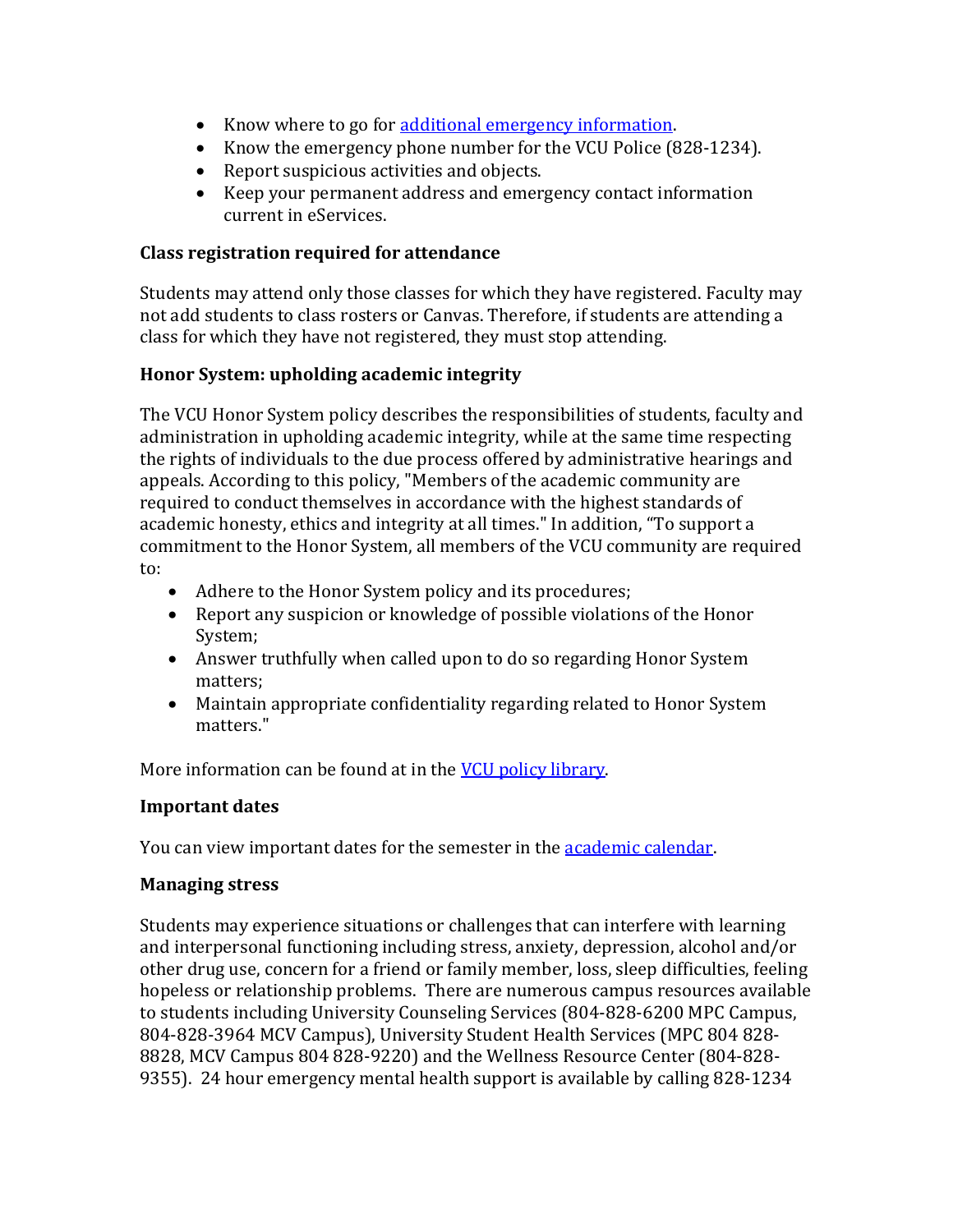and asking to speak to the on-call therapist or utilizing the National Suicide Prevention Lifeline (1-800-784-2433).

# **Mandatory responsibility of faculty members to report incidents of sexual misconduct**

It is important for students to know that all faculty members are mandated reporters of any incidents of sexual misconduct/violence (e.g., sexual assault, sexual exploitation and partner or relationship violence). This means that faculty cannot keep information about sexual misconduct/violence confidential if you share that information with them and they must report this information immediately to the university's Title IX Coordinator. In addition, department chairs, deans, and other unit administrators are required to report incidents of sex or gender-based discrimination to the university's Title IX Coordinator. Once a report is made, you will receive important information on your reporting options, on campus and off campus resources and remedial measures such as no-contact directives, residence modifications, and academic modifications. If you would prefer to speak with someone confidentially for support and to discuss your options for reporting, contact:

VCU's Wellness Resource Center

804.828.9355 | myoptions@vcu.edu | thewell.vcu.edu Greater Richmond Regional Hotline (Community program) 804.612.6126 | 24-hour hotline<br>ling Services 804-828-6200 VCU's Counseling Services

For more information on how to help, please [click here.](http://www.thewell.vcu.edu/advocacy-services/) The Policy on Sexual Misconduct/Violence and Sex/Gender Discrimination, can be found in the VCU [policy library.](http://www.policy.vcu.edu/sites/default/files/Sexual%20Misconduct%20Violence%20and%20Sex%20Gender%20Discrimination.pdf) For more information about the University's Title IX process, please visit [equity.vcu.edu.](http://equity.vcu.edu/)

# **Military short-term training or deployment**

If military students receive orders for short-term training or for deployment/mobilization, they should inform and present their orders to Military Student Services and to their professor(s). For further information on policies and procedures contact Military Student Services at 828-5993 or access the corresponding policies.

#### **Student conduct in the classroom**

According to the **Faculty Guide to Student Conduct in Instructional Settings**, "The university is a community of learners. Students, as well as faculty, have a responsibility for creating and maintaining an environment that supports effective instruction. In order for faculty members (including graduate teaching assistants) to provide and students to receive effective instruction in classrooms, laboratories,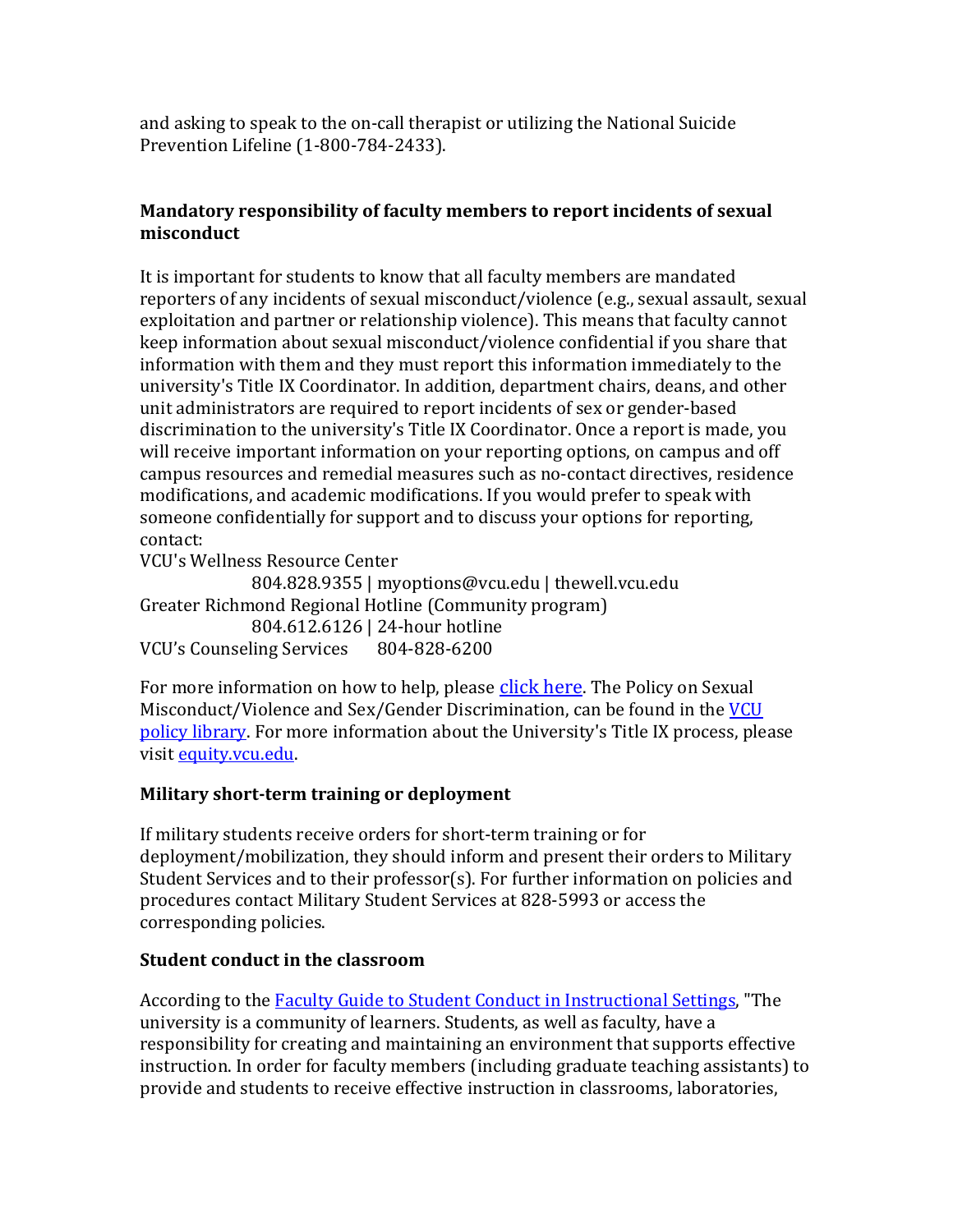studios, online courses, and other learning areas, the university expects students to conduct themselves in an orderly and cooperative manner." Among other things, cell phones should be turned off while in the classroom. The Student Code of Conduct also prohibits the possession of or carrying of any weapon. For more information see [http://register.dls.virginia.gov/details.aspx?id=3436.](http://register.dls.virginia.gov/details.aspx?id=3436)

# **Student email policy**

Email is considered an official method for communication at VCU because it delivers information in a convenient, timely, cost-effective, and environmentally aware manner. Students are expected to check their official VCU email on a frequent and consistent basis in order to remain informed of university-related communications. The university recommends checking email daily. Students are responsible for the consequences of not reading, in a timely fashion, university-related communications sent to their official VCU student email account. This policy ensures that all students have access to this important form of communication. It ensures students can be reached through a standardized channel by faculty and other staff of the university as needed. Mail sent to the VCU email address may include notification of universityrelated actions, including disciplinary action. Please read the policy in its entirety at the [VCU Policy Library.](http://www.policy.vcu.edu/sites/default/files/Student%20Email%20Policy_0.pdf)

# **Student financial responsibility**

Students assume the responsibility of full payment of tuition and fees generated from their registration and all charges for housing and dining services, and other applicable miscellaneous charges. Students are ultimately responsible for any unpaid balance on their account as a result of the University Financial Aid Office or their third party sponsor canceling or reducing their award(s).

# **Students representing the university – excused absences**

Students who represent the university (athletes and others) do not choose their schedules. Student athletes are required to attend games and/or meets. All student athletes should provide their schedules to their instructors at the beginning of the semester. The Intercollegiate Athletic Council strongly encourages faculty to treat missed classes or exams (because of a scheduling conflict) as excused absences and urges faculty to work with the students to make up the work or exam.

# **Students with disabilities**

Section 504 of the Rehabilitation Act of 1973 and the Americans with Disabilities Act of 1990, as amended, require that VCU provide "academic adjustments" or "reasonable accommodations" to any student who has a physical or mental impairment that substantially limits a major life activity. To receive accommodations, students must register with the Office of Student Accessibility and Educational Opportunity on the Monroe Park Campus (828-2253) or the Division for Academic Success on the MCV campus (828-9782). Please also visit the Student